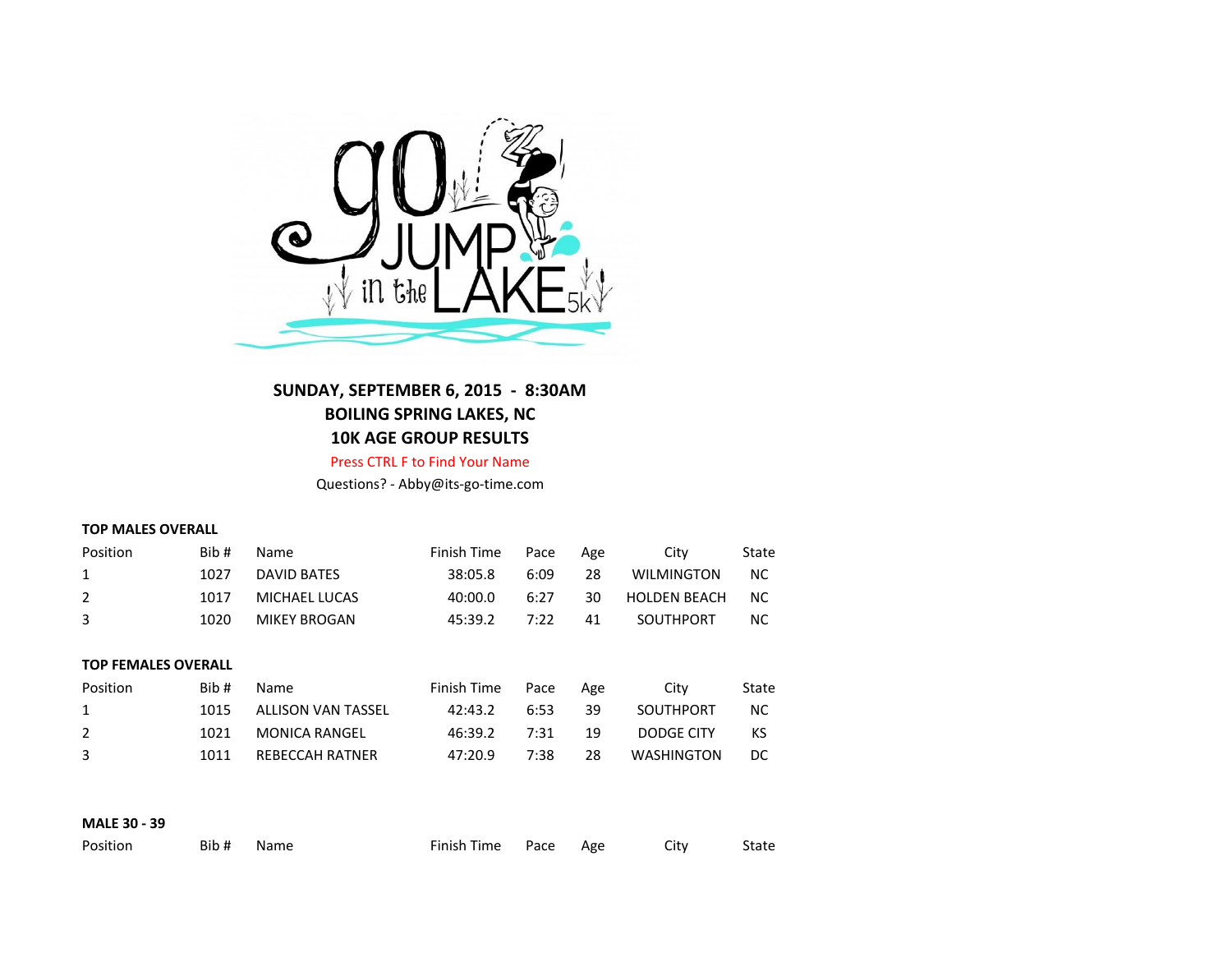| 1                     | 1025  | <b>CHRISTOPHER MARTIN</b> | 57:19.2     | 9:15  | 37  | <b>WILMINGTON</b> | <b>NC</b> |
|-----------------------|-------|---------------------------|-------------|-------|-----|-------------------|-----------|
| <b>MALE 40 - 49</b>   |       |                           |             |       |     |                   |           |
| Position              | Bib#  | Name                      | Finish Time | Pace  | Age | City              | State     |
| 1                     | 1028  | .ANDRE LEONARD            | 50:24.8     | 8:08  | 46  | <b>WILMINGTON</b> | NC.       |
| $\overline{2}$        | 1006  | <b>JAMES HATCHER</b>      | 53:59.9     | 8:42  | 46  | SOUTHPORT         | <b>NC</b> |
| 3                     | 1001  | <b>WILLIAM COLLINS</b>    | 1:05:18.0   | 10:32 | 49  | <b>OAK ISLAND</b> | <b>NC</b> |
| <b>MALE 50 59</b>     |       |                           |             |       |     |                   |           |
| Position              | Bib#  | Name                      | Finish Time | Pace  | Age | City              | State     |
| 1                     | 1022  | DORSEY EDMUNDSON          | 50:13.9     | 8:06  | 50  | <b>WINNABOW</b>   | NC        |
| MALE 60 - 69          |       |                           |             |       |     |                   |           |
| Position              | Bib#  | Name                      | Finish Time | Pace  | Age | City              | State     |
| $\mathbf{1}$          | 1018  | <b>CHUCK SMITH</b>        | 48:43.5     | 7:51  | 64  | <b>OAK ISLAND</b> | <b>NC</b> |
| $\overline{2}$        | 1019  | AL DASH                   | 1:02:03.4   | 10:00 | 64  | <b>OAK ISLAND</b> | <b>NC</b> |
| 3                     | 1003  | DANIEL DOHERTY            | 1:16:26.2   | 12:20 | 66  | LONGS             | <b>SC</b> |
| <b>FEMALE 19 - 29</b> |       |                           |             |       |     |                   |           |
| Position              | Bib # | Name                      | Finish Time | Pace  | Age | City              | State     |
| $\mathbf{1}$          | 1005  | <b>MORGAN HARRINGTON</b>  | 50:39.2     | 8:10  | 23  | <b>WILMINGTON</b> | <b>NC</b> |
| $\overline{2}$        | 1026  | <b>ABIGAIL BARMAN</b>     | 53:58.6     | 8:42  | 27  | <b>WILMINGTON</b> | <b>NC</b> |
| 3                     | 1024  | KIM WINSTEAD              | 57:19.1     | 9:15  | 29  | <b>WILMINGTON</b> | NC        |
| 4                     | 1009  | AMANDA PAGE               | 1:07:00.3   | 10:48 | 24  | SHALLOTTE         | <b>NC</b> |
| 5                     | 1002  | <b>KATIE DAVIS</b>        | 1:11:29.1   | 11:32 | 22  | <b>EDENTON</b>    | <b>NC</b> |
| <b>FEMALE 40 - 49</b> |       |                           |             |       |     |                   |           |
| Position              | Bib#  | Name                      | Finish Time | Pace  | Age | City              | State     |
| $\mathbf{1}$          | 1008  | <b>MARY LONG</b>          | 56:48.8     | 9:10  | 40  | <b>WILMINGTON</b> | <b>NC</b> |
| $\overline{2}$        | 1029  | ANGELA LEONARD            | 57:34.5     | 9:17  | 46  | <b>WILMINGTON</b> | <b>NC</b> |
| 3                     | 1023  | <b>KRISTI LOWRANCE</b>    | 1:00:25.0   | 9:45  | 45  | <b>HIDDENITE</b>  | <b>NC</b> |
| 4                     | 1014  | <b>APRIL TRULL</b>        | 1:06:52.0   | 10:47 | 46  | <b>BOLIVIA</b>    | <b>NC</b> |
|                       |       |                           |             |       |     |                   |           |

**FEMALE 50 - 59**